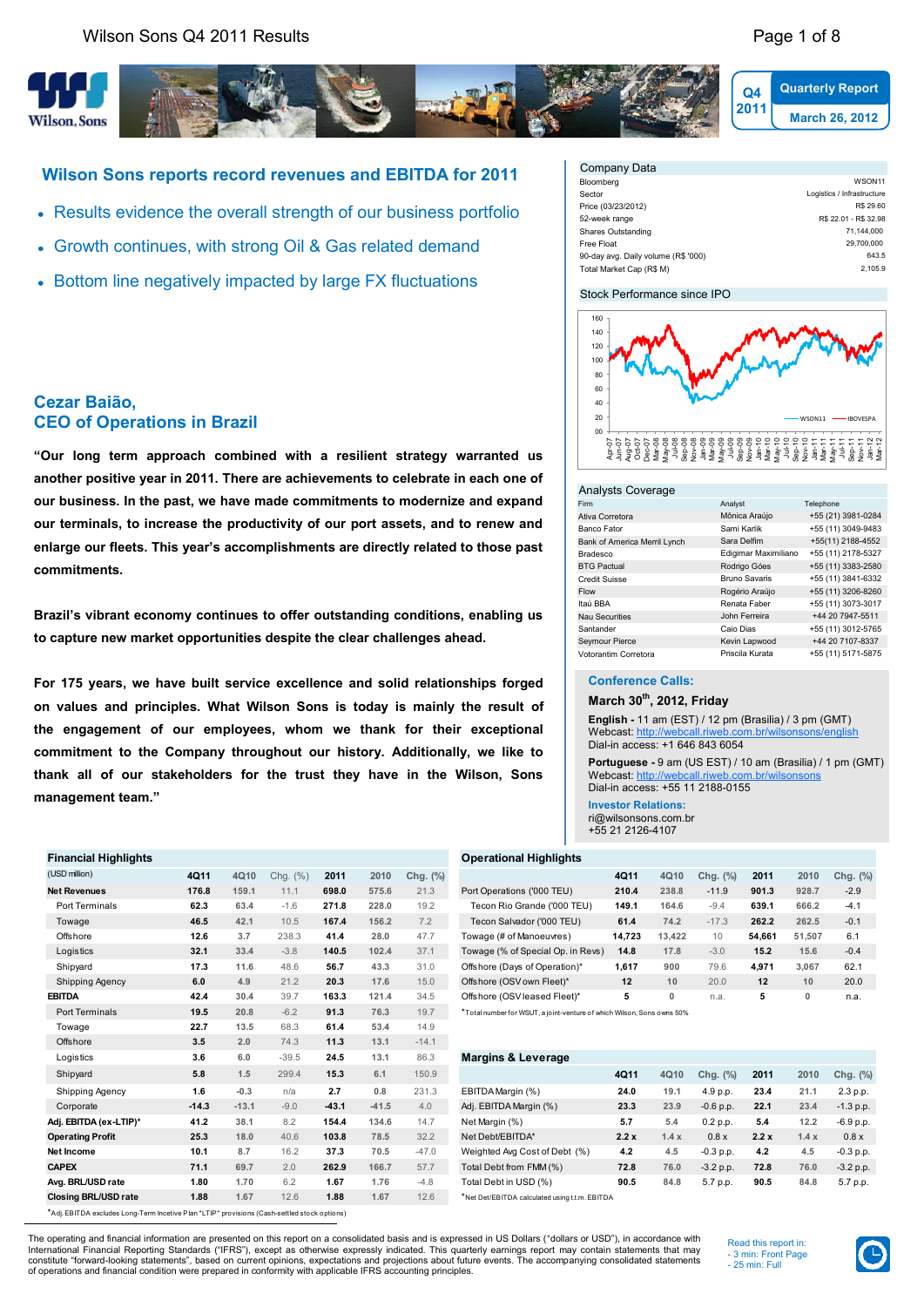| Net Revenues      |             |       |          |       |       |          |
|-------------------|-------------|-------|----------|-------|-------|----------|
| (in USD millions) | <b>4Q11</b> | 4Q10  | Chg. (%) | 2011  | 2010  | Chg. (%) |
| Port Terminals    | 62.3        | 63.4  | $-1.6$   | 271.8 | 228.0 | 19.2     |
| Towage            | 46.5        | 42.1  | 10.5     | 167.4 | 156.2 | 7.2      |
| Offshore          | 12.6        | 3.7   | 238.3    | 41.4  | 28.0  | 47.7     |
| Logistics         | 32.1        | 33.4  | $-3.8$   | 140.5 | 102.4 | 37.1     |
| Shipyard          | 17.3        | 11.6  | 48.6     | 56.7  | 43.3  | 31.0     |
| Shipping Agency   | 6.0         | 4.9   | 21.2     | 20.3  | 17.6  | 15.0     |
| Total             | 176.8       | 159.1 | 11.1     | 698.0 | 575.6 | 21.3     |

2011 Revenues Breakdown by Business



#### Consolidated Income Statement

| (in USD millions)             | <b>4Q11</b> | 4Q10    | Chg. (%) | 2011     | 2010     | Chg. (%) |
|-------------------------------|-------------|---------|----------|----------|----------|----------|
| Net Revenues                  | 176.8       | 159.1   | 11.1     | 698.0    | 575.6    | 21.3     |
| Raw Materials                 | $-20.8$     | $-20.2$ | 2.9      | $-82.9$  | $-67.2$  | 23.3     |
| Personnel Expenses            | $-59.6$     | $-61.5$ | $-3.2$   | $-236.6$ | $-198.7$ | 19.1     |
| Other Operating Expenses      | $-53.3$     | $-47.1$ | 13.1     | $-217.2$ | $-188.3$ | 15.4     |
| Profit on disposal of PPE*    | $-0.7$      | 0.1     | n.a.     | 2.0      | 0.1      | n.a.     |
| <b>EBITDA</b>                 | 42.4        | 30.4    | 39.7     | 163.3    | 121.4    | 34.5     |
| Depreciation & Amortization   | $-17.1$     | $-12.4$ | 38.4     | $-59.5$  | $-42.9$  | 38.6     |
| <b>Operating Profit</b>       | 25.3        | 18.0    | 40.6     | 103.8    | 78.5     | 32.2     |
| Net Income                    | 10.1        | 8.7     | 16.2     | 37.3     | 70.5     | $-47.0$  |
| * Property. Plant & Equipment |             |         |          |          |          |          |

\* Property, Plant & Equipment

| <b>EBITDA</b>                       |         |         |          |         |         |          |
|-------------------------------------|---------|---------|----------|---------|---------|----------|
| (USD millions)                      | 4Q11    | 4Q10    | Chg. (%) | 2011    | 2010    | Chg. (%) |
| Port Terminals                      | 19.5    | 20.8    | $-6.2$   | 91.3    | 76.3    | 19.7     |
| Towage                              | 22.7    | 13.5    | 68.3     | 61.4    | 53.4    | 14.9     |
| Offshore                            | 3.5     | 2.0     | 74.3     | 11.3    | 13.1    | $-14.1$  |
| Logistics                           | 3.6     | 6.0     | $-39.5$  | 24.5    | 13.1    | 86.3     |
| Shipyard                            | 5.8     | 1.5     | 299.4    | 15.3    | 6.1     | 150.9    |
| Shipping Agency                     | 1.6     | $-0.3$  | n/a      | 2.7     | 0.8     | 231.3    |
| Corporate                           | $-14.3$ | $-13.1$ | $-9.0$   | $-43.1$ | $-41.5$ | 4.0      |
| Total                               | 42.4    | 30.4    | 39.7     | 163.3   | 121.4   | 34.5     |
| (-) Long-Term Incentive Plan "LTIP" | 1.2     | $-7.7$  |          | 8.9     | $-13.2$ |          |
| Adj. EBITDA                         | 41.2    | 38.1    | 8.2      | 154.4   | 134.6   | 14.7     |

2011 EBITDA Breakdown by Business (ex-Corporate) (%)



# Operating Profit

| (USD millions)  | <b>4Q11</b> | 4Q10    | Chg. (%) | 2011    | 2010    | Chg. (%) |
|-----------------|-------------|---------|----------|---------|---------|----------|
| Port Terminals  | 14.1        | 17.0    | $-17.1$  | 72.2    | 62.7    | 15.1     |
| Towage          | 17.4        | 9.5     | 82.2     | 43.6    | 40.0    | 9.1      |
| Offshore        | 0.9         | 0.2     | 274.3    | 2.6     | 6.5     | $-59.3$  |
| Logistics       | 0.9         | 3.7     | $-74.7$  | 13.8    | 6.0     | 128.3    |
| Shipyard        | 5.8         | 1.4     | 300.3    | 15.1    | 6.0     | 154.1    |
| Shipping Agency | 1.5         | $-0.3$  | n/a      | 2.5     | 0.6     | 288.0    |
| Corporate       | $-15.3$     | $-13.7$ | $-12.3$  | $-46.1$ | $-43.4$ | $-6.3$   |
| Total           | 25.3        | 18.0    | 40.6     | 103.8   | 78.5    | 32.2     |
|                 |             |         |          |         |         |          |

#### Net Revenues

- Quarterly revenues reflect intense activity across all major businesses. Record revenues of \$698.0M for 2011, up 21.3% YoY, reflect of increases in all businesses.
- Port Terminals revenues up a robust 19.2% YoY, benefiting from a better service mix and pricing, intensified warehousing of imported cargo at both Tecons, and strong activity at Brasco.
- Both full year and quarterly comparisons for the Offshore business are positive as a result a larger fleet in operation.
- Logistics YoY revenues are up consistently as the bonded warehouse (EADI) experienced strong demand for its services and the size and scope of dedicated operations have increased.

#### Costs and Expenses

- Costs and Expenses for the year comparison include the exchange effect of the BRL relative to the USD reporting currency as our costs are substantially in Brazilian Reais (average BRL/USD of 1.67 in 2011 against 1.76 in 2010, and 1.80 in 4Q11 versus 1.70 in 4Q10).
- Increased Raw Material Costs are a result of increased shipyard activity.
- Personnel Expense growth was a function of expansion in Logistics operations, and strong activity at both container terminals and Brasco which demanded increases in average headcount from 4,936 in 2010 to 6,165 in 2011.
- Higher depreciation & amortization costs are a direct result of a larger asset base, with bigger towage and offshore fleets.
- Other Operating Expenses increased due to higher levels of equipment leases and rent payments, and increased third-party service costs.

#### EBITDA, Adjusted EBITDA, and Operating Profit

- Both quarterly and annual EBITDA are up strongly compared to prior periods. Adjusted EBITDA is also up, 8.2% and 14.7%, against 2011 comparative periods.
- Adjusted EBITDA excludes provisions for cash-settled stock options of the Long-Term Incentive Plan (LTIP) which fluctuate based on several variables, including the closing share price (Please see Note 20 of the consolidated financial statements for details).
- Logistics delivered impressive increases for the full year comparison, due to continued demand for warehousing and integrated logistics solutions.
- Higher Operating Profit for 2011 was obtained through the positive results of Port Terminals and Logistics business which are discussed in Net Revenues section above but also as a result of improved performance in both Towage (principally as a result of increased manoeuvres) and Shipyards (as a result of more third party construction) .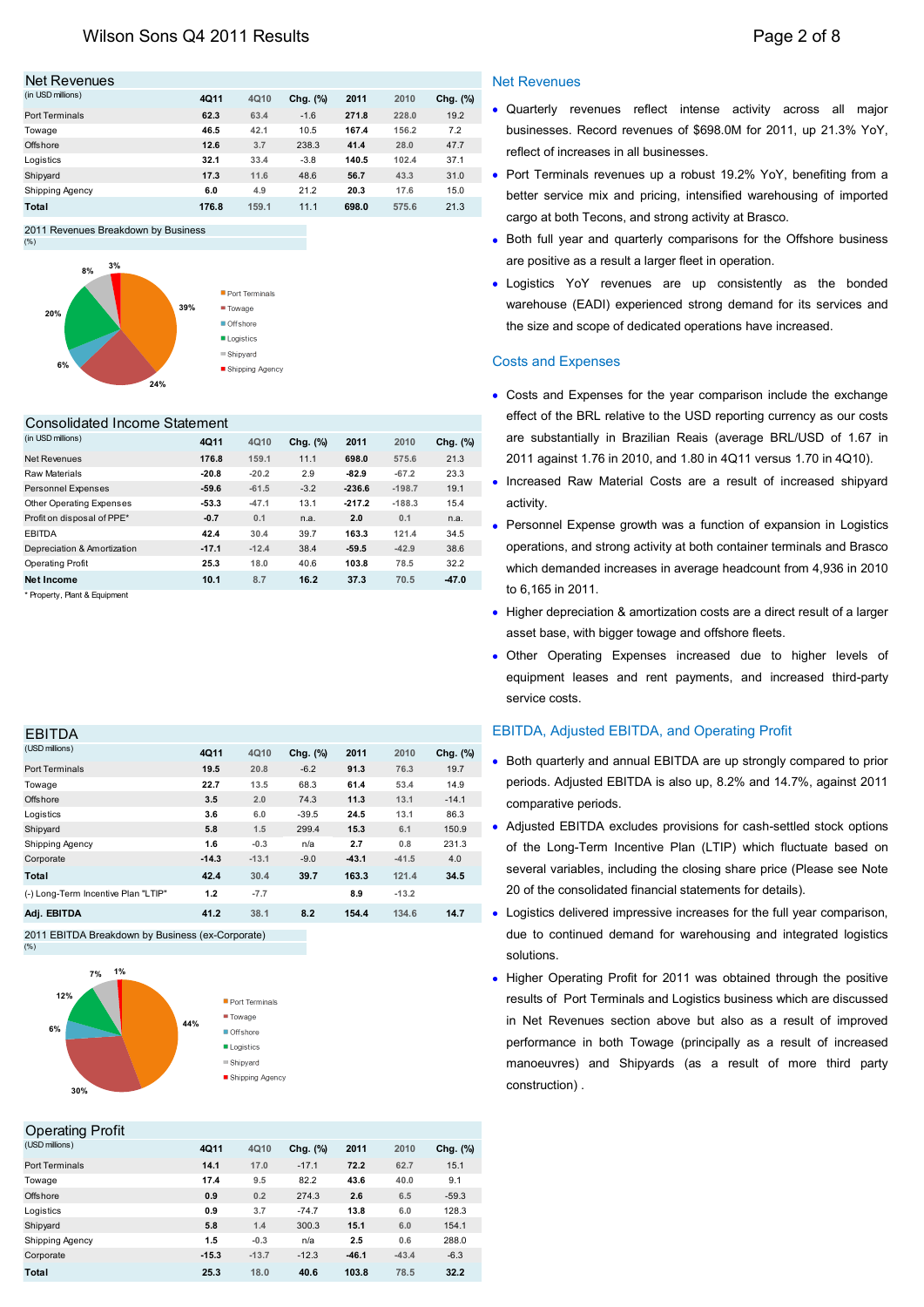| Net Income                     |             |         |          |         |         |          |
|--------------------------------|-------------|---------|----------|---------|---------|----------|
| (USD millions)                 | <b>4Q11</b> | 4Q10    | Chg. (%) | 2011    | 2010    | Chg. (%) |
| <b>EBITDA</b>                  | 42.4        | 30.4    | 39.7     | 163.3   | 121.4   | 34.5     |
| <b>Financial Revenues</b>      | 3.2         | 3.8     | $-14.0$  | 6.1     | 13.9    | $-56.5$  |
| <b>Financial Expenses</b>      | $-7.8$      | $-3.3$  | 133.6    | $-20.9$ | $-11.8$ | 77.2     |
| Net Financial Results          | $-4.5$      | 0.4     | 119.6    | $-14.9$ | 2.1     | 20.7     |
| Depreciation & Amortisation    | $-17.1$     | $-12.4$ | 38.4     | $-59.5$ | $-42.9$ | 38.6     |
| Capital Gain on JV Transaction | 0.0         | 0.0     | n.a.     | 0.0     | 20.4    | n.a.     |
| Gross Income                   | 20.7        | 18.4    | 12.6     | 88.9    | 101.0   | $-12.0$  |
| <b>Current Taxes</b>           | $-9.8$      | $-8.7$  | $-12.4$  | $-41.3$ | $-31.2$ | $-32.4$  |
| Deferred Taxes                 | $-0.9$      | $-1.1$  | 14.3     | $-10.3$ | 0.7     | 1621.9   |
| Income Tax                     | $-10.7$     | $-9.8$  | 9.5      | $-51.6$ | $-30.5$ | 69.0     |
| Net Income                     | 10.1        | 8.7     | 16.2     | 37.3    | 70.5    | $-47.0$  |
| Avg. BRL / USD                 | 1.80        | 1.70    | 6.2      | 1.67    | 1.76    | $-4.8$   |
| Closing BRL / USD              | 1.88        | 1.67    | 12.6     | 1.88    | 1.67    | 12.6     |

| <b>CAPEX</b>    |      |      |          |       |       |          |
|-----------------|------|------|----------|-------|-------|----------|
| (USD millions)  | 4Q11 | 4Q10 | Chg. (%) | 2011  | 2010  | Chg. (%) |
| Port Terminals  | 37.6 | 24.6 | 52.5     | 92.5  | 52.7  | 75.7     |
| Towage          | 15.2 | 9.6  | 58.3     | 82.0  | 36.2  | 126.5    |
| Offshore        | 5.1  | 19.9 | $-74.5$  | 36.3  | 39.2  | $-7.4$   |
| Logistics       | 1.3  | 8.3  | $-83.8$  | 17.0  | 28.7  | $-41.0$  |
| Shipyard        | 9.5  | 6.7  | 41.8     | 29.5  | 7.2   | 308.4    |
| Shipping Agency | 0.1  | 0.4  | $-82.6$  | 0.6   | 0.7   | $-15.3$  |
| Corporate       | 2.4  | 0.1  | 3060.1   | 5.1   | 2.1   | 148.3    |
| <b>Total</b>    | 71.1 | 69.7 | 2.0      | 262.9 | 166.7 | 57.7     |

| Net Debt                                                                                            | 12/31/11 | 09/30/11 | 06/30/11 | 03/31/11 | 12/31/10 | Chg. (%) |
|-----------------------------------------------------------------------------------------------------|----------|----------|----------|----------|----------|----------|
| (USD millions)                                                                                      |          |          |          |          |          |          |
| Short Term                                                                                          | 36.5     | 34.6     | 35.8     | 34.0     | 30.4     | 19.9     |
| Long Term                                                                                           | 454.7    | 359.4    | 320.6    | 289.1    | 294.9    | 54.2     |
| Total Debt                                                                                          | 491.1    | 394.0    | 356.4    | 323.1    | 325.3    | 51.0     |
| (-) Cash & Cash Equivalents                                                                         | $-136.9$ | $-104.2$ | $-101.7$ | $-122.5$ | $-154.9$ | $-11.6$  |
| $(=)$ Net Debt (Cash)*                                                                              | 354.2    | 289.8    | 254.7    | 200.6    | 170.4    | 107.9    |
| * Cash and therefore the calculation of Net Debt includes amounts placed on short-term investments. |          |          |          |          |          |          |

| Debt Profile                | 12/31/11 | 09/30/11 | 06/30/11 | 03/31/11 | 12/31/10 | Chg. (%) |
|-----------------------------|----------|----------|----------|----------|----------|----------|
| (Currency, in USD millions) |          |          |          |          |          |          |
| <b>BRL</b> Denominated      | 46.4     | 49.2     | 49.9     | 51.2     | 49.3     | $-5.7$   |
| <b>USD Denominated</b>      | 444.7    | 344.7    | 306.5    | 271.9    | 276.0    | 61.1     |
| <b>Total Debt</b>           | 491.1    | 394.0    | 356.4    | 323.1    | 325.3    | 51.0     |
|                             |          |          |          |          |          |          |
| Debt Profile*               | 12/31/11 | 09/30/11 | 06/30/11 | 03/31/11 | 12/31/10 | Chg. (%) |
| (Currency, in USD millions) |          |          |          |          |          |          |
| <b>FMM</b>                  | 357.6    | 309.9    | 263.3    | 245.4    | 247.3    | 44.6     |
| <b>Others</b>               | 133.5    | 84.1     | 93.1     | 77.7     | 78.0     | 71.1     |
| Total                       | 491.1    | 394.0    | 356.4    | 323.1    | 325.3    | 51.0     |
| * Including leases          |          |          |          |          |          |          |

| Cash Profile                                                                  | 12/31/11 | 09/30/11 | 06/30/11 | 03/31/11 | 12/31/10 | Cha. (%) |  |  |
|-------------------------------------------------------------------------------|----------|----------|----------|----------|----------|----------|--|--|
| (USD millions)                                                                |          |          |          |          |          |          |  |  |
| <b>BRL Denominated</b>                                                        | 111.8    | 78.6     | 74.5     | 73.7     | 85.8     | 30.3     |  |  |
| <b>USD Denominated</b>                                                        | 25.1     | 26.6     | 27.2     | 48.7     | 69.1     | $-63.7$  |  |  |
| <b>Cash &amp; Cash Equivalents</b>                                            | 136.9    | 105.2    | 101.7    | 122.5    | 154.9    | $-11.6$  |  |  |
| * Cash and Cash Equivalents include amounts placed on short-term investments. |          |          |          |          |          |          |  |  |

| Corporate                       |         |         |             |         |         |             |
|---------------------------------|---------|---------|-------------|---------|---------|-------------|
| (USD millions)                  | 4Q11    | 4Q10    | Chg. $(\%)$ | 2011    | 2010    | Chg. $(\%)$ |
| Personnel Expenses              | $-8.8$  | $-11.1$ | $-20.5$     | $-32.0$ | $-32.1$ | $-0.3$      |
| <b>Other Operating Expenses</b> | $-5.4$  | $-2.0$  | 174.8       | $-11.1$ | $-9.4$  | 18.6        |
| <b>EBITDA</b>                   | $-14.3$ | $-13.1$ | 9.0         | $-43.1$ | $-41.5$ | 4.0         |

## Net Income

- The global financial crisis of late 2011 impacted the BRL versus the USD, producing a large FX movement that negatively impacted the Company's bottom line, as discussed in greater detail in our 3Q11 Earnings Release. This FX movement also created a large increase in deferred income taxes for the 2011 period (close to a USD 10M charge for 2011).
- Additionally, net Income was impacted by higher D&A costs, and increased interest payments reflected in the Financial Expenses line, mostly due to a larger total debt used to fund the Company´s expansion. Net Income of USD 37.3M for 2011, a 47.0% YoY drop, is a direct result of the aforementioned effects.
- It is important to highlight that the net Income for 2010 included nonrecurring events regarding the formation of the WSUT joint venture classified as "Capital Gain on JV transaction", which helped results by USD 20.4M and Net Income by USD 16.9M net of taxes in the period. Excluding this, net income for 2010 would have been USD 53.7M.

# **CAPEX**

- Tecon Salvador's expansion, the new Guarujá II shipyard, and new Offshore and Towage vessels are the major contributors to the fullyear capex of USD 262.9M.
- Towage capex includes USD 21.3M (including USD 10.4 M debt assumed) for the acquisition of tugboats from Navemar, communicated to the market in August/2011.
- The majority of Port Terminals expenditures were linked to the expansion of Tecon Salvador - the expansion area of the terminal is expected to be operational by the beginning of 2H12.
- Civil works for the new Guarujá II shipyard intensified and are expected to come to an end by 1H12.

## Debt and Cash Profiles

- Out of our total debt at year end, 92.6% is long-term, 90.5% is USDdenominated, and 72.8% is provided through BNDES and *Banco do Brasil* as agents for the *Fundo da Marinha Mercante* (Merchant Marine Fund - FMM).
- Net debt totalled USD 354.2M at year-end as a result of our aforementioned capital expenditures.
- Cash, cash-equivalents, and short-term investments increased from the previous quarter to USD 136.9M at year-end.
- In the year Wilson Sons assumed, as part of the acquisition of Navemar tugboats, an additional debt of USD 10.4 M with BNDES.

## Corporate Costs

- Corporate costs include head office and support functions together with costs not allocated to the individual business operations.
- Corporate personnel expenses decreased, impacted by a reversal of provision for the Long Term Incentive Plan (LTIP) amounting to USD 0.5M for 4Q11 (USD 4.0M for 2011) compared to a provision of USD -3.4M in 4Q10 (USD -5.8M for 2010).
- Excluding LTIP provisions, Personnel Expenses increased due to higher headcount (to support the Company's expansion and ERP implementation) and collective labour agreements.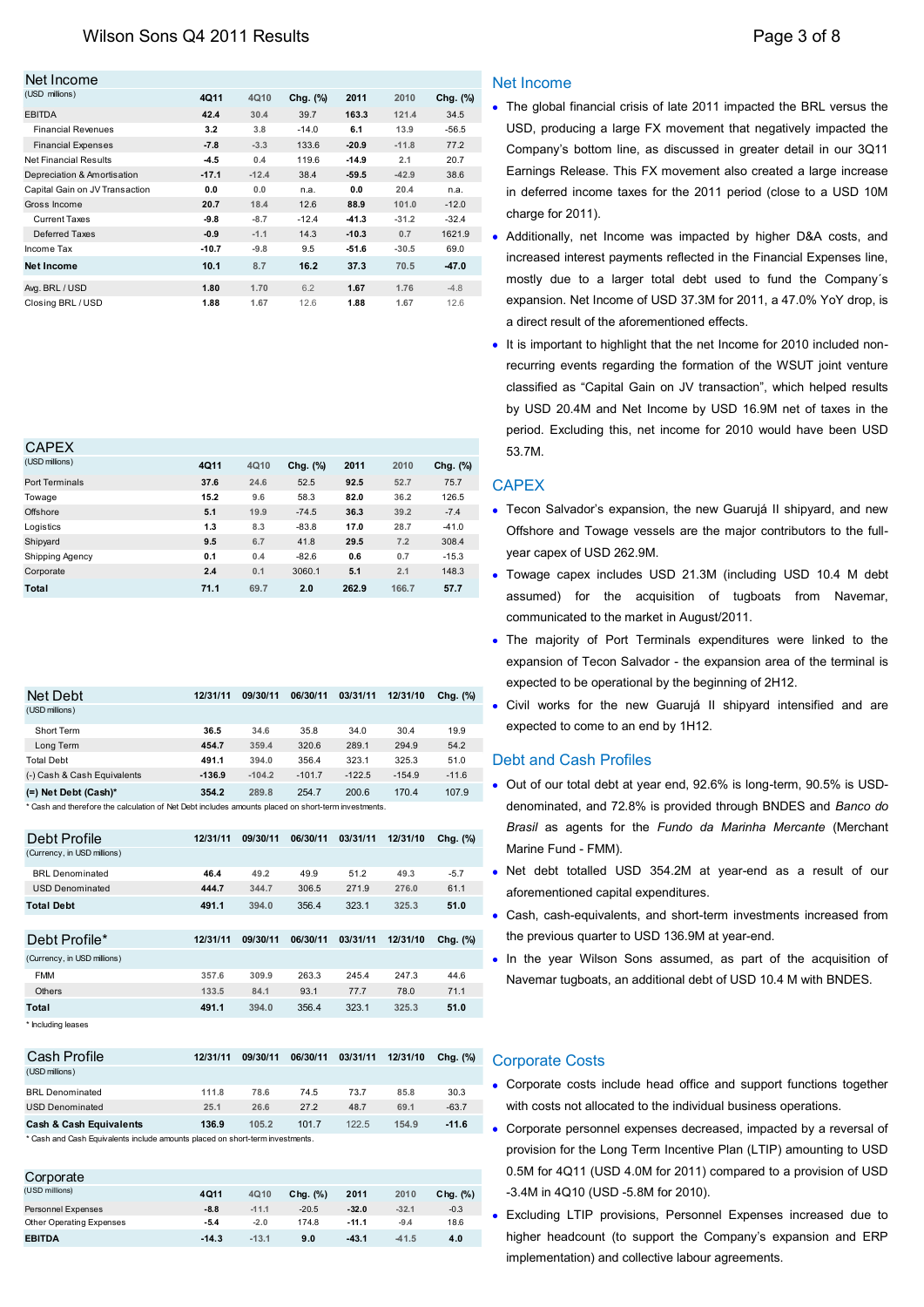#### Port Terminals (Tecons + Brasco)

|                                | 4Q11 | 4Q10 | Chg. $(\%)$ | 2011  | 2010  | Chg. $(\%)$ |
|--------------------------------|------|------|-------------|-------|-------|-------------|
| Net Revenues (USD million)     | 62.3 | 63.4 | $-1.6$      | 271.8 | 228.0 | 19.2        |
| Operating Profit (USD million) | 14.1 | 17.0 | $-17.1$     | 72.2  | 62.7  | 15.1        |
| Operating Margin (%)           | 22.7 | 26.9 | $-4.2 p.p.$ | 26.6  | 27.5  | $-0.9 p.p.$ |
| EBITDA (USD million)           | 19.5 | 20.8 | $-6.2$      | 91.3  | 76.3  | 19.7        |
| EBITDA Margin (%)              | 31.3 | 32.8 | $-1.5 p.p.$ | 33.6  | 33.5  | 0.1 p.p.    |
|                                |      |      |             |       |       |             |
| <b>Container Terminals</b>     |      |      |             |       |       |             |
|                                | 4Q11 | 4Q10 | Chg. $(\%)$ | 2011  | 2010  | Chg. $(\%)$ |

|                            | 4011 | 4010 | Cha. (%)    | 2011  | 2010  | Chg. (%) |
|----------------------------|------|------|-------------|-------|-------|----------|
| Net Revenues (USD million) | 46.9 | 51.2 | $-8.3$      | 203.5 | 178.8 | 13.8     |
| EBITDA (USD million)       | 15.4 | 17.4 | $-11.2$     | 74.6  | 61.4  | 21.4     |
| EBITDA Margin (%)          | 32.9 | 34.0 | $-1.1$ p.p. | 36.6  | 34.4  | 2.3 p.p. |

#### Container Terminals Breakdown

| Net Revenues (USD millions) | 4Q11 | 4Q10 | Cha. (%) | 2011  | 2010  | Chg. (%) |
|-----------------------------|------|------|----------|-------|-------|----------|
| <b>Containers Handling</b>  | 29.7 | 31.3 | $-5.0$   | 130.8 | 112.9 | 15.9     |
| Warehousing                 | 9.1  | 7.9  | 14.6     | 36.8  | 26.5  | 39.2     |
| Other Services *            | 8.1  | 11.9 | $-32.1$  | 35.8  | 39.5  | $-9.2$   |
| Total                       | 46.9 | 51.2 | $-8.3$   | 203.5 | 178.8 | 13.8     |

\* Depot, energy supply, container monitoring, and other auxiliary services

#### Volume indicators (TEU '000)

| <b>Tecon Rio Grande</b>       | 4Q11  | 4Q10  | Chg. (%) | 2011  | 2010  | Chg. (%) |
|-------------------------------|-------|-------|----------|-------|-------|----------|
| Deep Sea                      | 119.2 | 120.9 | $-1.4$   | 492.3 | 463.8 | 6.1      |
| Full                          | 74.7  | 71.6  | 4.4      | 291.0 | 273.4 | 6.4      |
| Empty                         | 44.5  | 49.3  | $-9.8$   | 201.3 | 190.4 | 5.7      |
| Cabotage                      | 10.9  | 10.8  | 1.3      | 49.2  | 42.8  | 14.9     |
| Full                          | 8.6   | 8.1   | 6.3      | 35.6  | 28.7  | 23.9     |
| Empty                         | 2.3   | 2.7   | $-13.4$  | 13.7  | 14.1  | $-3.3$   |
| Others*                       | 19.0  | 32.9  | $-42.3$  | 97.6  | 159.6 | $-38.8$  |
| Full                          | 16.9  | 31.8  | $-46.8$  | 89.6  | 150.6 | $-40.5$  |
| Empty                         | 2.1   | 1.2   | 80.6     | 8.0   | 9.0   | $-10.5$  |
| <b>Total Tecon Rio Grande</b> | 149.1 | 164.6 | $-9.4$   | 639.1 | 666.2 | $-4.1$   |
| <b>Tecon Salvador</b>         | 4Q11  | 4Q10  | Chg. (%) | 2011  | 2010  | Chg. (%) |
| Deep Sea                      | 40.3  | 43.6  | $-7.4$   | 156.9 | 147.9 | 6.1      |
| Full                          | 37.0  | 38.0  | $-2.5$   | 138.2 | 131.8 | 4.9      |
| Empty                         | 3.3   | 5.6   | $-40.4$  | 18.7  | 16.1  | 16.2     |
| Cabotage                      | 16.7  | 20.9  | $-19.9$  | 85.7  | 86.0  | $-0.3$   |
| Full                          | 9.6   | 9.0   | 6.4      | 37.1  | 37.9  | $-1.9$   |
| Empty                         | 7.1   | 11.8  | $-39.9$  | 48.6  | 48.1  | 1.0      |
| Others*                       | 4.3   | 9.7   | $-56.0$  | 19.6  | 28.6  | $-31.6$  |
| Full                          | 3.0   | 7.3   | $-58.4$  | 13.9  | 23.4  | $-40.6$  |
| Empty                         | 1.3   | 2.5   | $-49.0$  | 5.7   | 5.2   | 8.9      |
| <b>Total Tecon Salvador</b>   | 61.4  | 74.2  | $-17.3$  | 262.2 | 262.5 | $-0.1$   |
| <b>Grand Total Tecons</b>     | 210.4 | 238.8 | $-11.9$  | 901.3 | 928.7 | $-2.9$   |

\* Shifting, Transhipment and Inland Navigation

#### Brasco **4Q11 4Q10 Chg. (%) 2011 2010 Chg. (%)** Net Revenues (USD million) **15.4 12.2** 26.2 **68.3 49.2** 38.9 EBITDA (USD million) **4.1 3.4** 19.3 **16.7 14.9** 12.5 EBITDA Margin (%) **26.4 27.9** -1.5 p.p. **24.5 30.2** -5.7 p.p. Vessel Turnarounds Total (#) **387 484** -20.0 **2229 1243** 79.3 Spot (#) **14 12** 16.7 **44 58** -24.1 Regular (#) \* **373 472** -21.0 **2185 1185** 84.4

\* Includes all base operations

| <b>4Q11</b> | 4Q10   | Chg. (%)    | 2011   | 2010   | Chg. (%) |
|-------------|--------|-------------|--------|--------|----------|
| 32.1        | 33.4   | $-3.8$      | 140.5  | 102.4  | 37.1     |
| 0.9         | 3.7    | $-74.7$     | 13.8   | 6.0    | 128.3    |
| 2.9         | 11.1   | $-8.2$ p.p. | 9.8    | 5.9    | 3.9 p.p. |
| 3.6         | 6.0    | $-39.5$     | 24.5   | 13.1   | 86.3     |
| 11.3        | 18.0   | $-6.7$ p.p. | 17.4   | 12.8   | 4.6 p.p. |
| 6.922       | 11.240 | $-38.4$     | 34.851 | 72.083 | $-51.7$  |
| 22          | 25     | $-12.0$     | 22     | 25     | $-12.0$  |
|             |        |             |        |        |          |

#### Business Highlights

Port Terminals (Container Terminals + Brasco)

- Quarterly revenues are basically in line with 4Q10, but the YoY comparison shows an impressive 19.2% increase.
- Quarterly EBITDA is down 6.2%, a reflection of the reduced volumes in the container terminals. The majority of the volumes lost were lowmargin transhipment (included in the "Others" line).
- YoY EBITDA is significantly higher, an increase of 19.7%.

#### Container Terminals (Tecon Rio Grande & Tecon Salvador)

- Container Terminals delivered healthy revenues of USD 46.9M and USD 203.5M for 4Q11 and 2011, respectively. Despite a weaker BRL against the Dollar in the quarter, imports continued strong, with improved revenues from warehousing. Better pricing also helped results.
- Volumes decreased as a function of:
	- A fall in transhipment levels (included in the "Others" line) which decreased due increasing tendency of shipowner use of own ports for this lower value cargo service;
	- Civil works at Tecon Salvador reducing the number of operation days within the quarter; and
	- More importantly, deep-sea and cabotage volumes for the year are still up, even when considering the challenging environment in 4Q11.

#### **Brasco**

- Brasco revenues grew at healthy rates, over 26% for the quarter and almost 39% for the year over the comparative periods, with solid demand from oil companies.
- Q4 turnarounds fell 20% due to the contract for the operation in the public port of Rio de Janeiro ending in October/2011.
- EBITDA is also up for both comparative periods of 2011.

#### **Logistics**

- Revenues decreased slightly for the quarter, but grew strongly YoY.
- EBITDA YoY is up significantly, moving ahead by 86.3%, as a result of strong activity at EADI and in-house operations that either began or intensified in the period. Quarterly Operating Profit and EBITDA suffered due to one-time costs related to discontinuing some operations (mainly transport).
- Even though the BRL depreciated in 4Q11, imports continued strong and impacted positively the performance of the EADI Santo André operation, the biggest bonded warehouse in the state of São Paulo.
- Margins improved as WSLog concentrated its efforts on more profitable operations, reducing head office costs, and discontinuing some transportation contracts.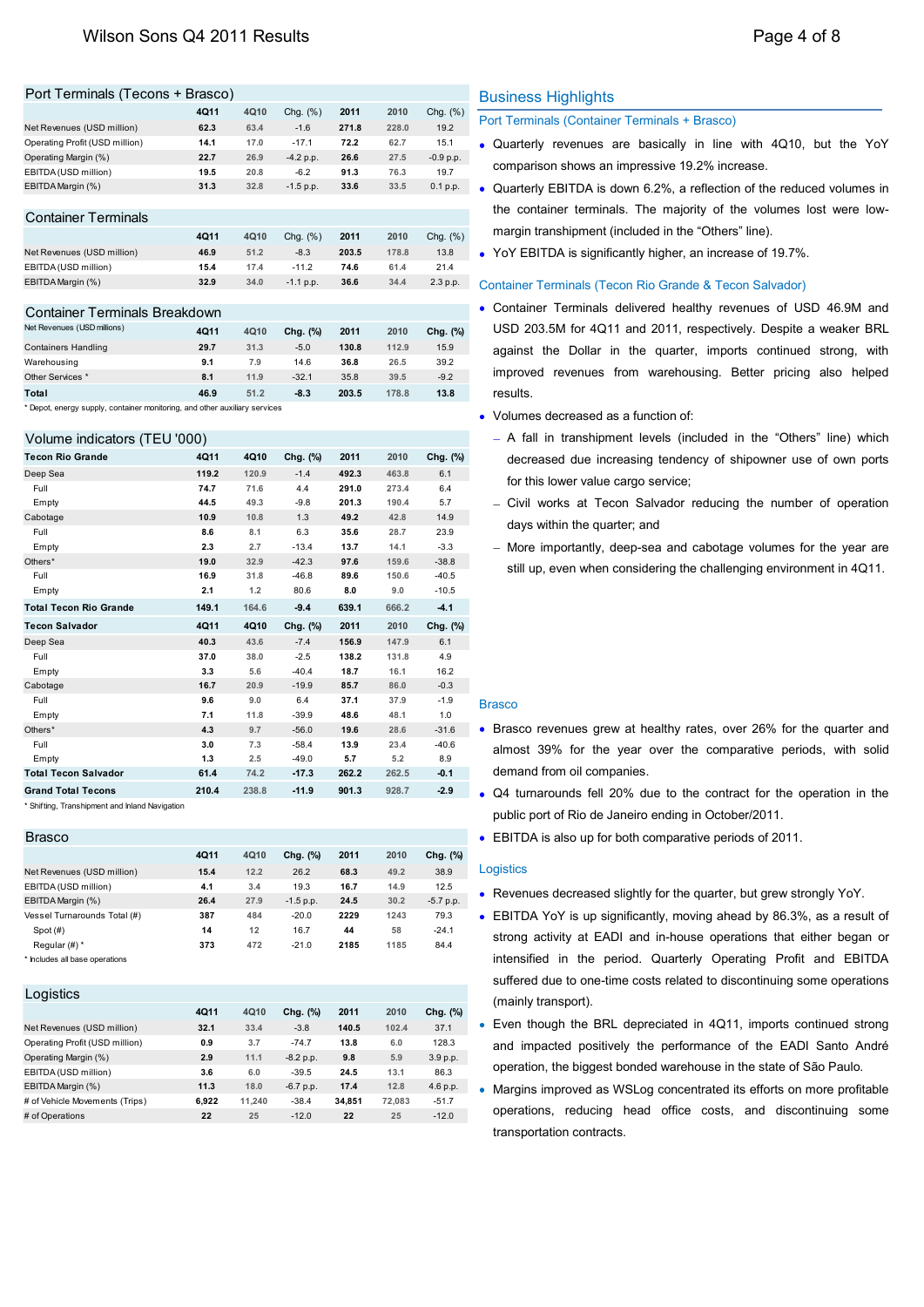| Towage                         |        |        |              |        |        |             |
|--------------------------------|--------|--------|--------------|--------|--------|-------------|
|                                | 4Q11   | 4010   | Chg. (%)     | 2011   | 2010   | Chg. (%)    |
| Net Revenues (USD million)     | 46.5   | 42.1   | 10.5         | 167.4  | 156.2  | 7.2         |
| Operating Profit (USD million) | 17.4   | 9.5    | 82.2         | 43.6   | 40.0   | 9.1         |
| Operating Margin (%)           | 37.4   | 22.7   | 14.7 p.p.    | 26.1   | 25.6   | 0.5 p.p.    |
| EBITDA (USD million)           | 22.7   | 13.5   | 68.3         | 61.4   | 53.4   | 14.9        |
| EBITDA Margin (%)              | 48.8   | 32.0   | 16.8 p.p.    | 36.7   | 34.2   | 2.5 p.p.    |
| # of Manoeuvres                | 14,723 | 13,422 | 9.7          | 54,661 | 51,507 | 6.1         |
| Net Revenue Breakdown          |        |        |              |        |        |             |
| (% of total Tow age Revenues)  | 4Q11   | 4010   | Chg. (%)     | 2011   | 2010   | Chg. (%)    |
| Harbour Manoeuvres             | 85.2   | 82.2   | 3.0 p.p.     | 84.8   | 84.4   | 0.4 p.p.    |
| <b>Special Operations</b>      | 14.8   | 17.8   | $-3.0 p.p.$  | 15.2   | 15.6   | $-0.4$ p.p. |
| EBITDA Breakdown               |        |        |              |        |        |             |
| (% of total Tow age EBITDA)    | 4Q11   | 4Q10   | Chg. (%)     | 2011   | 2010   | Chg. (%)    |
| <b>Harbour Manoeuvres</b>      | 81.7   | 62.7   | 19.0 p.p.    | 75.1   | 65.5   | 9.6 p.p.    |
| <b>Special Operations</b>      | 18.3   | 37.3   | $-19.0 p.p.$ | 24.9   | 34.5   | $-9.6 p.p.$ |

| <b>Offshore</b>                               |       |             |              |       |          |              |
|-----------------------------------------------|-------|-------------|--------------|-------|----------|--------------|
|                                               | 4Q11  | 4Q10        | Chg. $(\%)$  | 2011  | 2010     | Chg. $(\%)$  |
| Net Revenues (USD million)                    | 12.6  | 3.7         | 238.3        | 41.4  | 28.0     | 47.7         |
| Operating Profit (USD million)                | 0.9   | 0.2         | 274.3        | 2.6   | 6.5      | $-59.3$      |
| Operating Margin (%)                          | 6.9   | 6.2         | 0.7 p.p.     | 6.4   | 23.2     | $-16.8$ p.p. |
| EBITDA (USD million)                          | 3.5   | 2.0         | 74.3         | 11.3  | 13.1     | $-14.1$      |
| EBITDA Margin (%)                             | 27.7  | 53.9        | $-26.1$ p.p. | 27.2  | 46.8     | $-19.6 p.p.$ |
| # of own OSVs (end of period) <sup>1</sup>    | 12    | 10          | 20.0         | 12    | 10       | 20.0         |
| # of leased OSVs (end of period) <sup>2</sup> | 5     | $\mathbf 0$ | n.a.         | 5     | $\bf{0}$ | n.a.         |
| # of Days in Operation 1                      | 1.617 | 900         | 79.6         | 4.971 | 3.067    | 62.1         |

1 Total number of joint-venture owned vessels, of which Wilson, Sons owns 50%

2 Total number of joint-venture leased vessels

| Shipyard                       |      |      |           |      |      |           |
|--------------------------------|------|------|-----------|------|------|-----------|
|                                | 4Q11 | 4Q10 | Chg. (%)  | 2011 | 2010 | Chg. (%)  |
| Net Revenues (USD million)     | 17.3 | 11.6 | 48.6      | 56.7 | 43.3 | 31.0      |
| Operating Profit (USD million) | 5.8  | 1.4  | 300.3     | 15.1 | 6.0  | 154.1     |
| Operating Margin (%)           | 33.4 | 12.4 | 21.0 p.p. | 26.7 | 13.8 | 12.9 p.p. |
| EBITDA (USD million)           | 5.8  | 1.5  | 299.4     | 15.3 | 6.1  | 150.9     |
| EBITDA Margin (%)              | 33.6 | 12.5 | 21.1 p.p. | 26.9 | 14.1 | 12.9 p.p. |

#### Shipping Agency

|                                | 4Q11   | 4Q10   | Chg. (%)  | 2011    | 2010    | Chg. (%) |
|--------------------------------|--------|--------|-----------|---------|---------|----------|
| Net Revenues (USD million)     | 6.0    | 4.9    | 21.2      | 20.3    | 17.6    | 15.0     |
| Operating Profit (USD million) | 1.5    | $-0.3$ | n/a       | 2.5     | 0.6     | 288.0    |
| Operating Margin (%)           | 25.2   | $-6.5$ | 31.7 p.p. | 12.3    | 3.6     | 8.6 p.p. |
| EBITDA (USD million)           | 1.6    | $-0.3$ | n/a       | 2.7     | 0.8     | 231.3    |
| EBITDA Margin (%)              | 26.1   | $-5.5$ | 31.6 p.p. | 13.3    | 4.6     | 8.7 p.p. |
| # of Vessel Calls              | 2.020  | 1.919  | 5.3       | 7.712   | 7.258   | 6.3      |
| <b>BLs Issued</b>              | 20.694 | 16.590 | 24.7      | 73.524  | 63.338  | 16.1     |
| # of Containers Controlled     | 41.601 | 30.415 | 36.8      | 138.081 | 117.888 | 17.1     |

# Business Highlights

#### Towage

- Quarterly and 2011 revenues increased, helped by, higher harbour manoeuvres volumes, and an increase in the average deadweight of vessels served.
- Quarterly EBITDA is up by almost 70%, positively impacted by a weaker Real since the majority of revenues are in USD while costs are in BRL for this business. Quarterly results also benefitted from lower insurance and maintenance costs, and reduced third-party tugboat rental costs.
- Special Operations as a percentage of the Total Towage revenues, remain strong. The overall expansion in maritime activity in Brazil continues to provide the base for growth of this service.

#### **Offshore**

- The financial figures presented here correspond to Wilson, Sons 50% participation in the joint venture. Quarterly and FY11 Revenues increased as result of a larger fleet — 2 owned PSVs and 5 chartered AHTS were added in 2011, and higher average daily rate for the fleet due to price renegotiation.
- Although EBITDA is up over 74% for the quarter, it decreased for FY11 due to the formation of the JV in May/2010 and vessels that migrated from spot contracts to long-term contracts with Petrobras (which carry lower daily rates than spot market rates).
- Five foreign-flagged AHTS vessels were chartered from abroad to provide general support to clients in Brazil. AHTS contracts have lower margins than PSVs as the vessels incur lease costs, thus impacting margins for the business.
- At year end 2 PSVs were in different stages of construction at the Wilson, Sons Guarujá Shipyard.

#### Shipyard

- Revenues, Operating Profit, and EBITDA figures for FY11 are all up compared to 2010 as a result of more vessels being built to third -parties (after May 2010, 50% of shipyard construction for the WSUT joint venture is considered third-party).
- Quarterly EBITDA is up substantially as PSV Sterna was in the final stages of construction within the quarter.
- Two PSVs were delivered in 2011, while another 2 PSVs are expected to be launched in 2012.
- Construction of tugboats for the Wilson, Sons Towage business is considered intercompany. As such, tugboats can be observed as assets at cost in the consolidated balance sheet.

#### Shipping Agency

- Revenues increased for both quarter and FY11 as a result of higher overall volumes and increased average price for some services. Domestic and international shipping demand in Brazil continues strong.
- A reversal of provisions associated with cash-settled stock options (LTIP) plan also influenced results (positive impact of USD 0.9M in FY11).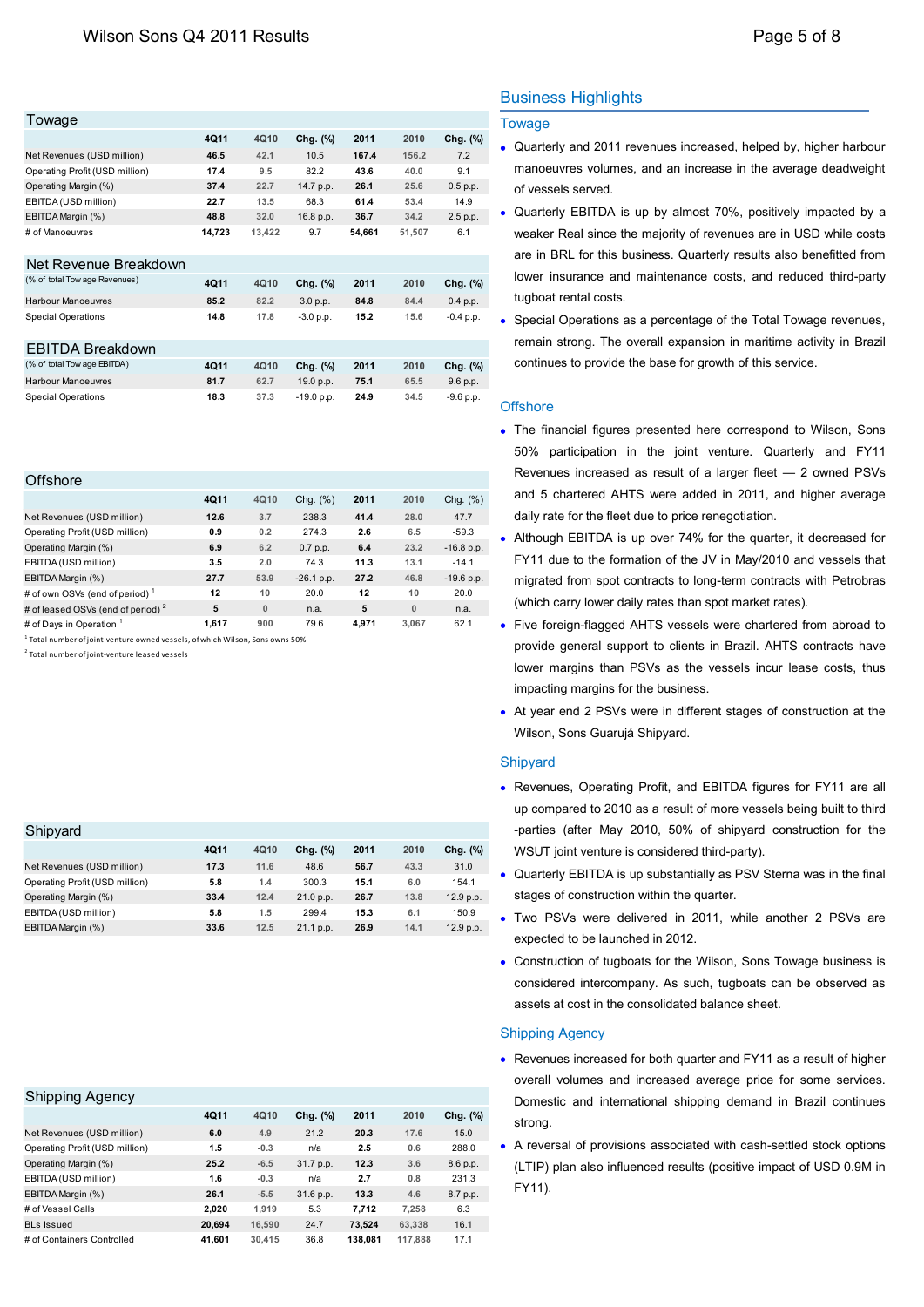# WILSON SONS LIMITED

# CONSOLIDATED STATEMENT OF COMPREHENSIVE INCOME FOR THE YEAR ENDED DECEMBER 31, 2011

(Amounts expressed in thousands, unless otherwise noted – Brazilian Real amounts are result of a Convenience Translation)

|                                                          |            |            | Convenience translation (*) |            |
|----------------------------------------------------------|------------|------------|-----------------------------|------------|
|                                                          | 2011       | 2010       | 2011                        | 2010       |
|                                                          | US\$       | US\$       | R\$                         | R\$        |
| <b>REVENUE</b>                                           | 698,044    | 575,551    | 1,309,391                   | 958,982    |
| Raw materials and consumables used                       | (82, 889)  | (67,222)   | (155, 483)                  | (112,005)  |
| Employee charges and benefits expenses                   | (236, 625) | (198, 736) | (443, 861)                  | (331, 134) |
| Depreciation and amortization expenses                   | (59, 478)  | (42, 921)  | (111, 569)                  | (71, 515)  |
| Other operating expenses                                 | (217, 230) | (188, 276) | (407, 481)                  | (313,705)  |
| Gains on disposal of property, plant and equipment       | 1,959      | 90         | 3,675                       | 150        |
| Investment income                                        | 6,068      | 13,940     | 11,382                      | 23,227     |
| Finance costs                                            | (20, 936)  | (11, 814)  | (39,272)                    | (19, 684)  |
| Capital gain on joint venture transaction                |            | $-20,407$  |                             | 34,002     |
| PROFIT BEFORE TAX                                        | 88,913     | 101,019    | 166,782                     | 168,318    |
|                                                          |            |            |                             |            |
| Income tax expense                                       | (51, 565)  | (30,514)   | (96, 726)                   | (50, 843)  |
| PROFIT FOR THE YEAR                                      | 37,348     | $-70,505$  | 70,056                      | 117,475    |
| Profit for the year attributable to:                     |            |            |                             |            |
| Owners of the Company                                    | 37,317     | 69,996     | 69,999                      | 116,627    |
| Non-controlling interests                                | 31         | 509        | 57                          | 848        |
|                                                          | 37,348     | 70,505     | 70,056                      | 117.475    |
| OTHER COMPREHENSIVE INCOME                               |            |            |                             |            |
| Exchange differences on translation                      | (12,073)   | 4,607      | (22, 647)                   | 7,676      |
| TOTAL COMPREHENSIVE INCOME FOR THE YEAR                  | 25,275     | 75,112     | 47,409                      | 125,151    |
|                                                          |            |            |                             |            |
| Total comprehensive income for the year attributable to: |            |            |                             |            |
| Owners of the Company                                    | 25,536     | 74,855     | 47,901                      | 124,723    |
| Non-controlling interests                                | (261)      | 257        | (492)                       | 428        |
|                                                          | 25,275     | 75,112     | 47,409                      | 125,151    |
| Earnings per share from continuing operations            |            |            |                             |            |
| Basic and diluted (cents per share)                      | 52,45c     | 98,39c     | 98,39c                      | 163,93c    |
|                                                          |            |            |                             |            |

*(\*) Exchange rates for convenience translation 12/31/11 – R\$1.8758/ US\$1.00 12/31/10 – R\$1.6662/ US\$1.00*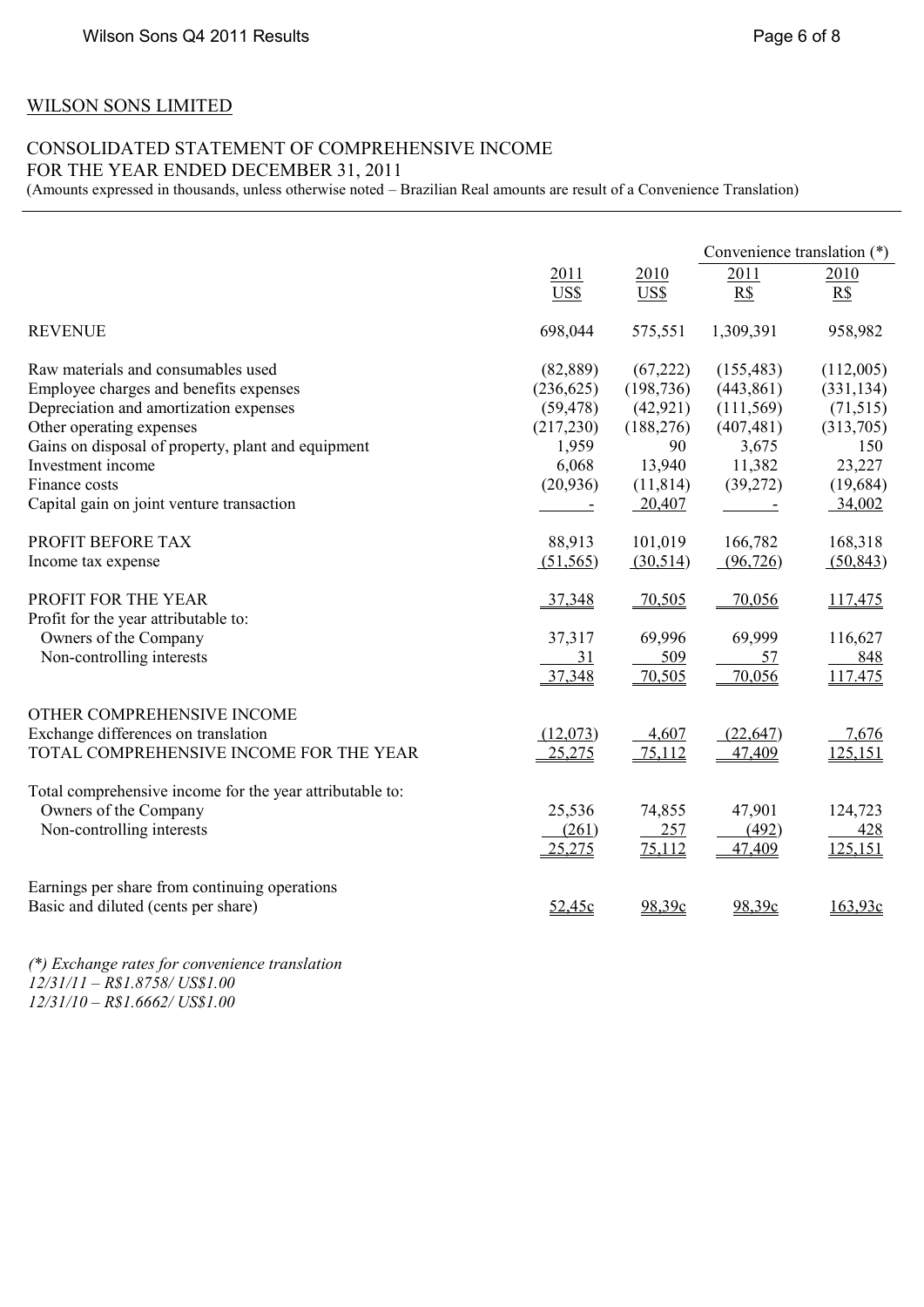# WILSON SONS LIMITED

# CONSOLIDATED BALANCE SHEETS AS AT DECEMBER 31, 2011

(Amounts expressed in thousands, unless otherwise noted – Brazilian Real amounts are result of a Convenience Translation)

|                                                                           |                    |                      | Convenience translation (*) |                    |
|---------------------------------------------------------------------------|--------------------|----------------------|-----------------------------|--------------------|
|                                                                           | 2011               | 2010                 | <u>2011</u>                 | 2010               |
|                                                                           | US\$               | US\$                 | R\$                         | R\$                |
| <b>ASSETS</b>                                                             |                    |                      |                             |                    |
| <b>NON-CURRENT ASSETS</b>                                                 |                    |                      |                             |                    |
| Goodwill                                                                  | 15,612             | 15,612               | 29,285                      | 26,013             |
| Other intangible assets                                                   | 28,546             | 16,841               | 53,547                      | 28,060             |
| Property, plant and equipment<br>Deferred tax assets                      | 725,859<br>28,525  | 560,832<br>28,923    | 1,361,566<br>53,507         | 934,458<br>48,192  |
| Trade and other receivables                                               | 28,240             | 6,400                | 52,972                      | 10,665             |
| Long term-investments                                                     | 1,072              |                      | 2,012                       |                    |
| Other non-current assets                                                  | 8,414              | 6,552                | 15,783                      | 10,918             |
| Total non-current assets                                                  | 836,268            | 635,160              | 1,568,672                   | 1,058,306          |
| <b>CURRENT ASSETS</b>                                                     |                    |                      |                             |                    |
| Inventories                                                               | 21,142             | 20,147               | 39,657                      | 33,569             |
| Trade and other receivables                                               | 135,517            | 128,561              | 254,203                     | 214,206            |
| Short-term investments                                                    | 24,500             | 36,729               | 45,957                      | 61,198             |
| Cash and cash equivalents                                                 | 112,388            | 118,172              | 210,817                     | 196,898            |
| Total current assets                                                      | 293,547            | 303,609              | 550,634                     | 505,871            |
| <b>TOTAL ASSETS</b>                                                       | 1,129,815          | 938,769              | 2,119,306                   | 1,564,177          |
| <b>EQUITY AND LIABILITIES</b>                                             |                    |                      |                             |                    |
| <b>CAPITAL AND RESERVES</b>                                               |                    |                      |                             |                    |
| Share capital                                                             | 9,905              | 9,905                | 18,580                      | 16,504             |
| Capital reserves                                                          | 94,324             | 91,484               | 176,932                     | 152,431            |
| Profit reserve                                                            | 1,981              | 1,981                | 3,716                       | 3,301              |
| Contributed surplus                                                       | 9,379              | 27,449               | 17,594                      | 45,737             |
| Retained earnings                                                         | 350,616            | 313,299              | 657,685                     | 522,017            |
| <b>Translation reserve</b>                                                | 9,143<br>475,348   | $-20,924$<br>465,042 | 17,150                      | 34,864<br>774,854  |
| Equity attributable to owners of the Company<br>Non-controlling interests | 2,147              |                      | 891,657<br>4,028            |                    |
| Total equity                                                              | 477,495            | 465,042              | 895,685                     | 774,854            |
| NON-CURRENT LIABILITIES                                                   |                    |                      |                             |                    |
| Trade and other payables                                                  | 2,471              |                      | 4,635                       |                    |
| Bank loans                                                                | 451,381            | 288,596              | 846,700                     | 480,859            |
| Deferred tax liabilities                                                  | 26,093             | 15,073               | 48,945                      | 25,115             |
| Provisions for tax, labor and civil risks                                 | 13,378             | 12,289               | 25,094                      | 20,476             |
| Obligations under finance leases                                          | 3,278              | 6,305                | 6,149                       | 10,505             |
| Total non-current liabilities                                             | 496,601            | 322,263              | 931,523                     | 536,955            |
| <b>CURRENT LIABILITIES</b>                                                |                    |                      |                             |                    |
| Trade and other payables                                                  | 115,788            | 117,698              | 217,196                     | 196,108            |
| Current tax liabilities                                                   | 3,472              | 3,354                | 6,512                       | 5,588              |
| Obligations under finance leases                                          | 3,787              | 4,847                | 7,104                       | 8,076              |
| Bank overdrafts and loans                                                 | 32,672             | 25,565               | 61,286                      | 42,596             |
| Total current liabilities<br><b>Total liabilities</b>                     | 155,719<br>652,320 | 151,464<br>473,727   | 292,098<br>1,223,621        | 252,368<br>789,323 |
|                                                                           |                    |                      |                             |                    |
| TOTAL EQUITY AND LIABILITIES                                              | 1,129,815          | 938,769              | 2,119,306                   | 1,564,177          |

*(\*) Exchange rates for convenience translation 12/31/2011 – R\$1.8758/ US\$1.00 12/31/2010 – R\$1.6662/ US\$1.00*